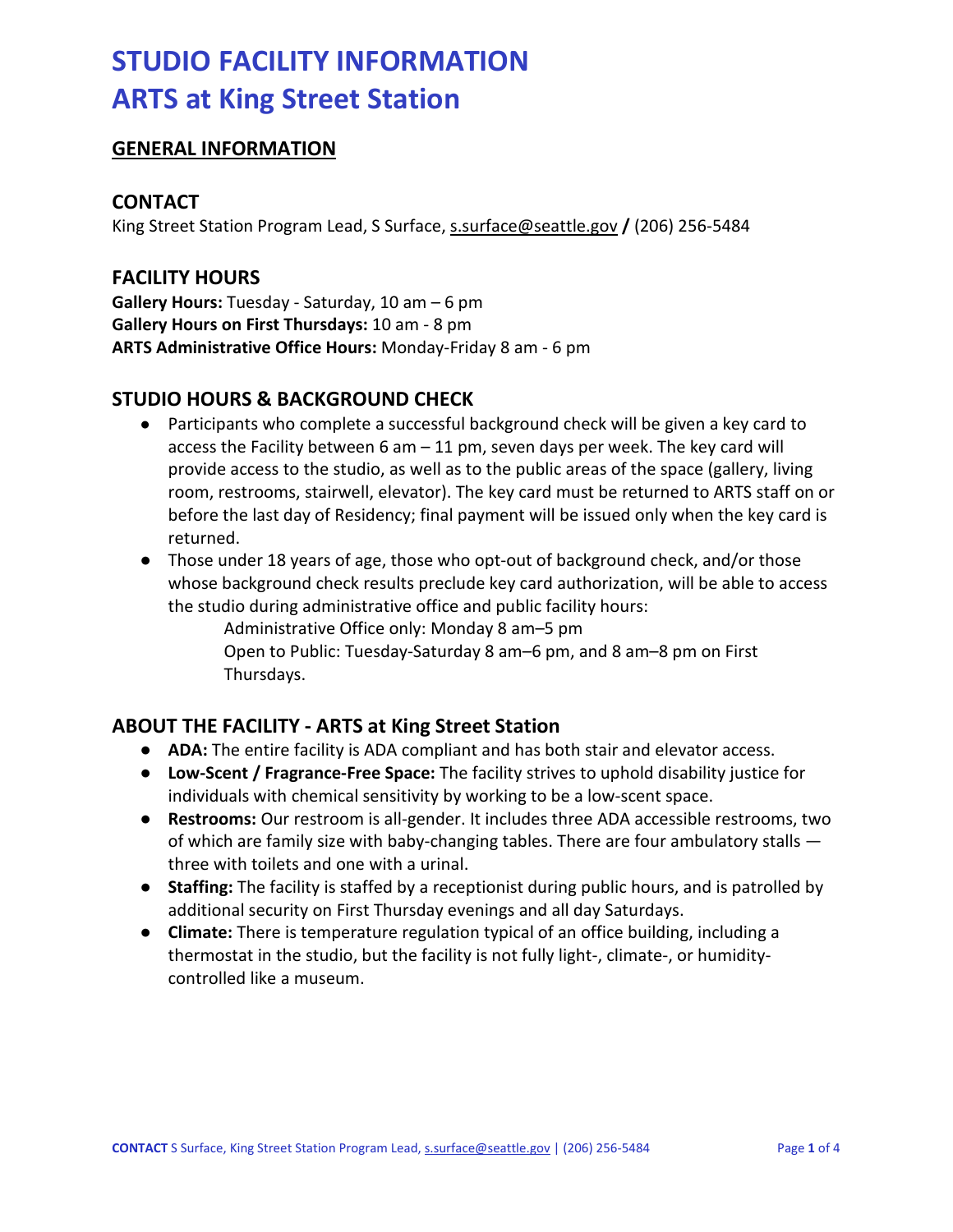## **ABOUT THE STUDIO**

- **Size:** The studio is an approximately 170 sq ft room located in the "Living Room" area of ARTS at King Street Station.
- **Public Visibility:** The studio has a glass wall on one side. Studio Residency's may pin-up curtains for privacy, so long as they can be easily drawn or removed.
- **Equipment:** The studio is equipped with two adjustable-height work tables, two chairs, a sink, and some basic utensils. ARTS owns other supplies and tools, available by request.
- **Kitchen:** The shared staff kitchen is available for personal food storage and preparation.
- **Climate**: The studio has standard office-type HVAC and ventilation. The window to outside is permanently shut and is *not* operable for ventilation.
- **Air Quality:** Do not use materials that off-gas or emit vapors, or that create a large amount of dust/particles unsuited to the ventilation level (including but not limited to aerosol paints, etc). The studio is equipped with a personal size air purifier.
- **Noise:** During administrative office hours, gallery hours, and events there are restrictions on noise levels and other uses that compromise others' use of the space.
- **Cleaning:** Studio Resident is expected to keep the studio free of safety hazards (vermin, fire, etc.) The facility custodian will only be responsible for cleaning the outside glass of the studio.
- **Display**: Pinning up and hanging materials on the studio walls is allowed. Major holes should be patched and painted at the conclusion of each studio term.
- **Pets:** Pets are not allowed onsite.
- **All-Ages Space:** ARTS at King Street Station is an all-ages public facility that welcomes children and youth at all times, and at all events. During all public and administrative hours, Studio Residents will strictly display or otherwise present work that welcomes audiences of all ages. (This does not restrict what may be created in the studio during non-public hours, nor anything which is not visible/audible to the public.)
- **Transport & Parking:** Studio Resident is responsible for their own transportation to ARTS at King Street Station. King Street Station is near an array of public transit: buses, Light Rail, Sounder, Amtrak, Bolt, and Greyhound, among others. Street and garage parking are available nearby.
- **Housing** is not provided. Sleeping overnight in the studio is strictly prohibited.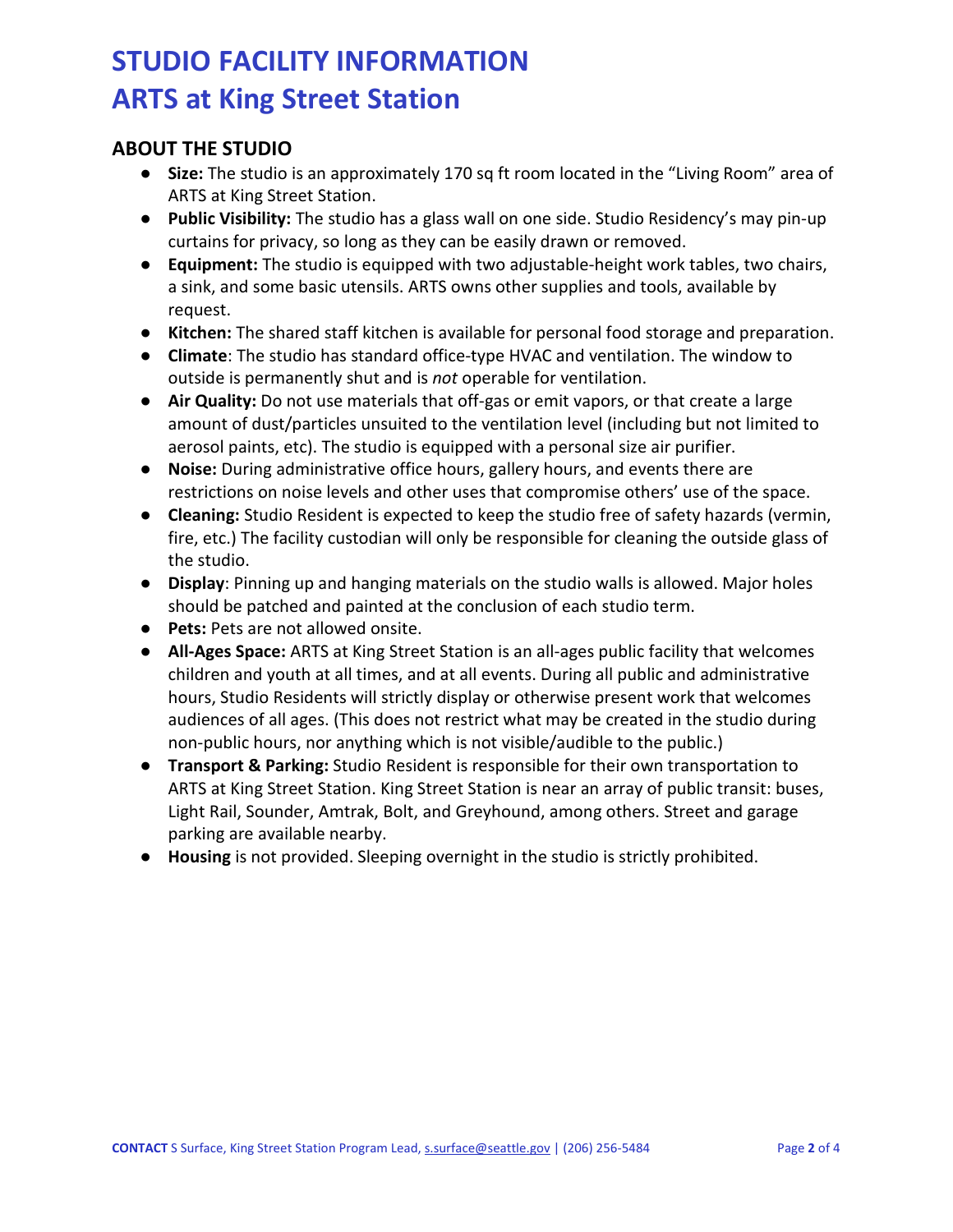## **ARTS at King Street Station Studio**



Photo: Benjamin Benschneider

The ARTS at King Street Station studio is approximately 170 square feet. It has a full-height glass wall with double doors that open into the shared foyer. Two walls are standard drywall construction, painted white. One wall is brick, and has non-operable windows that face the train tracks and street. The studio is furnished with a large shop sink, two desks and two chairs.